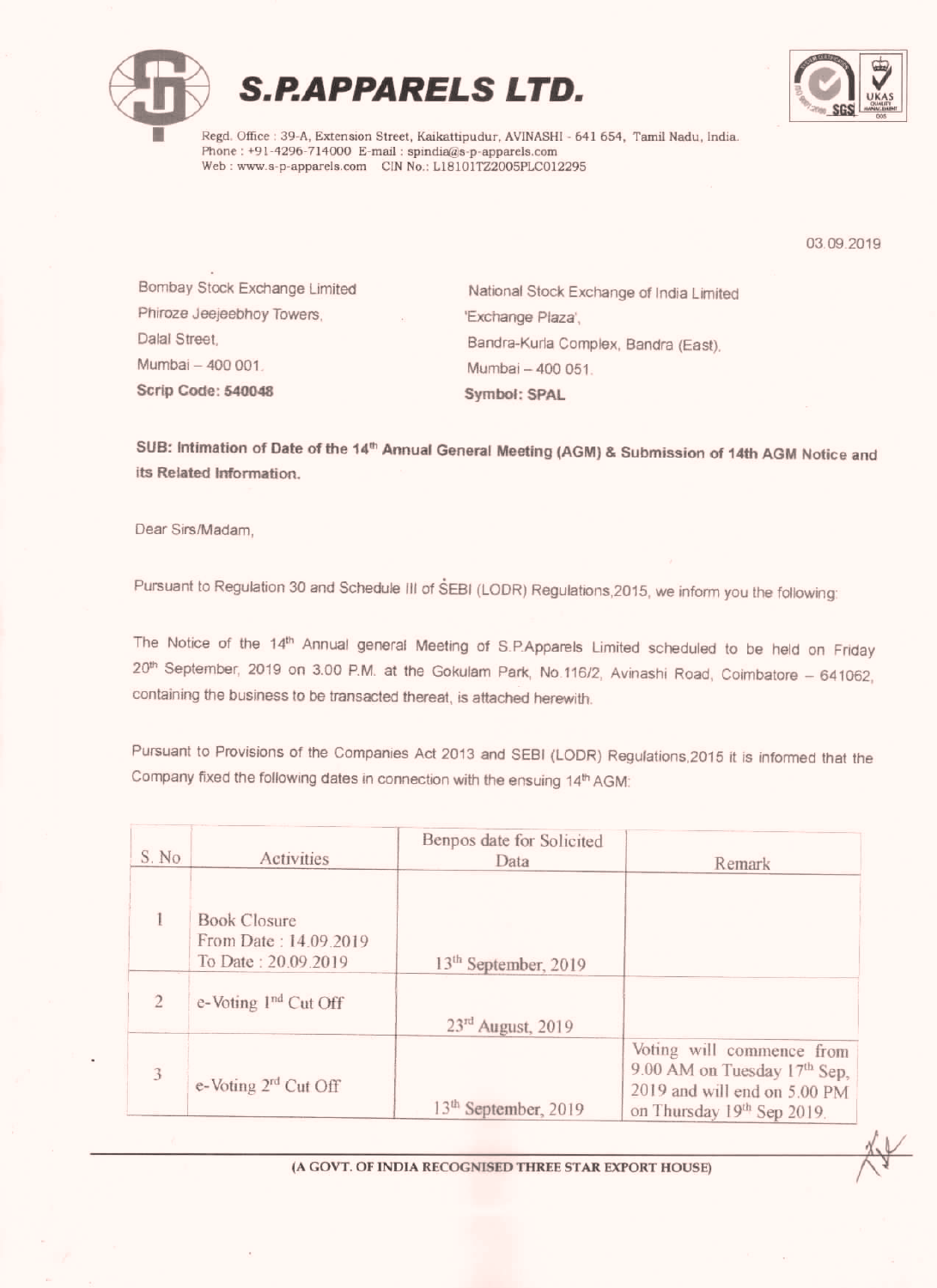



Regd. Office: 39-A, Extension Street, Kaikattipudur, AVINASHI - 641 654, Tamil Nadu, India. Phone: +91-4296-714000 E-mail: spindia@s-p-apparels.com<br>Web: www.s-p-apparels.com CIN No.: L18101TZ2005PLC012295

| 4 | AGM / EGM / CCM | 20 <sup>th</sup> September, 2019 | Venue:<br>Gokulam<br>Park,<br>No.116/2, Avinashi<br>Road,<br>Coimbatore - 641 042<br>at 03.00 p.m. |
|---|-----------------|----------------------------------|----------------------------------------------------------------------------------------------------|
|   | Bonus           | Nil                              |                                                                                                    |
| 6 | Dividend        | Nil                              |                                                                                                    |

Kindly lake the above on your records.

Thanking you.

Yours faithfully,

For S.P. APPARELS LTD

Company Secretary

Enclosure: Notice of AGM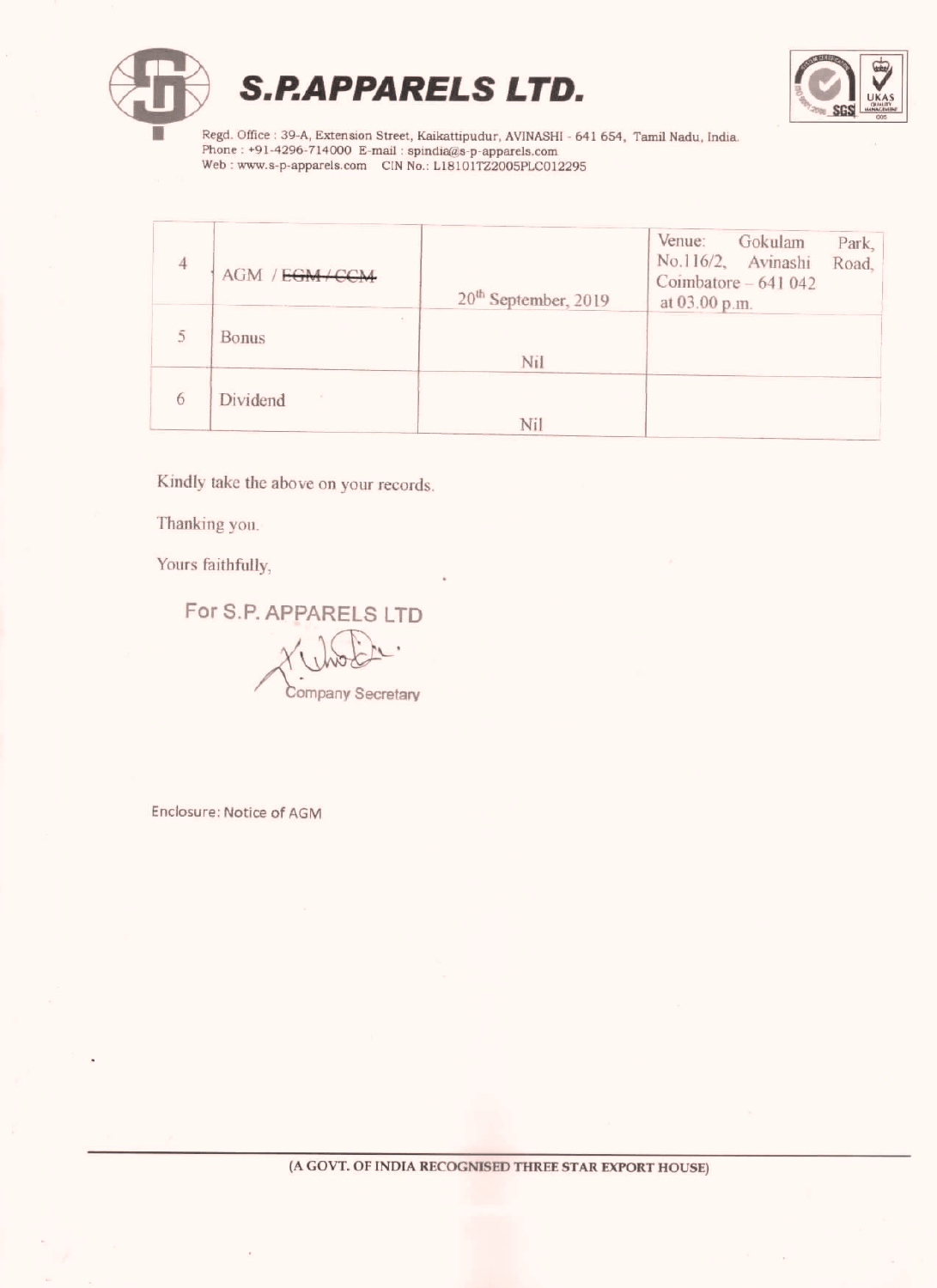### **NOTICE**

**NOTICE** is hereby given that the Fourteenth Annual General Meeting of the Shareholders of the Company will be held on Friday, the 20th day of September, 2019 at 3.00 p.m. at the Gokulam Park, No.116/2, Avinashi Road, Coimbatore - 641 062 to transact the following business:

### ORDINARY BUSINESS:

- 1. To receive, consider and adopt the Standalone & Consolidated Audited Financial Statements including Statement of Profit and Loss (including other comprehensive income), the Statement of Cash Flows and the Statement of changes in Equity for the financial year ended 31st March, 2019, the Balance Sheet as at that date together with the Reports of the Board of Directors and the Auditors thereon.
- 2. To appoint a Director in the place of Mrs. S. Latha, Whole Time Director, (DIN: 00003388) who retires by rotation and being eligible offers herself for re-appointment.

### SPECIAL BUSINESS:

3. To consider and if thought fit, to pass the following resolution as a Special Resolution:

RESOLVED THAT pursuant to the provisions of Sections 149, 150, 152, 160, Schedule IV and other applicable provisions, if any, of the Companies Act, 2013 ("the Act") and the Companies (Appointment and Qualification of Directors) Rules, 2014 (including any statutory modification(s) or re-enactment thereof for the time being in force) read with SEBI (Listing Obligations and Disclosure Requirements) Regulations, 2015 ("Listing Regulations") (as amended), and upon the recommendation of the Nomination and Remuneration Committee and Board of Directors, Mr.V.Sakthivel (DIN : 00005720), Independent Non-Executive Director of the Company who has submitted a declaration that he meets the criteria for Independence as provided in Section 146(6) of the Act, and Regulation 16(1)(b) of Listing Regulations and who is eligible for re-appointment, be and is hereby re-appointed as an Independent Non-Executive Director of the Company, to hold office for his second term of 5 (five) consecutive years with effect from 30th March 2020, not liable to retire by rotation.

RESOLVED FURTHER THAT pursuant to Regulation 17(1A) of the SEBI (Listing Obligations and Disclosure Requirements) (Amendment) Regulations, 2018 ("Amendment Regulations, 2018"), the consent of the members of the Company be and is hereby accorded to continue the Directorship of Mr.V.Sakthivel (DIN: 00005720) who will attain the age of 75 (seventy five) years on 9th August 2024, as an Independent Director of the Company till the expiry of his term of office.

RESOLVED FURTHER THAT the Board of Directors of the Company be and are hereby authorised to do all acts and take all such Steps as may be necessary, proper or expedient to give effect to this resolution.

4. To consider and if thought fit, to pass the following resolution as an Ordinary Resolution:

RESOLVED THAT pursuant to the provisions of Sections 196,197,203 and Schedule V and subject to other applicable provisions, if any, of the Companies Act, 2013, including any statutory modification or any amendment or any substitution or re-enactment thereof for the time being in force and as per the recommendation/approval of the Nomination and Remuneration Committee, Audit Committee and Board of Directors at their meeting held on 13th August 2019 and subject to such approvals, if any as may be necessary, consent of the Company be and is hereby accorded to the reappointment of Mr.S.Chenduran (DIN: 03173269) as Whole-time Director (Designated as Director (operations)) of the Company for a further period of 3 (three) years with effect from 30th March 2020 on the terms and conditions, as set out below and shall be liable to retire by rotation.

**Salary :** 2,50,000/- (Rupees Twp Lakhs and Fifty Thousand only) per month plus other employee benefits of the Company.

### Commission:

Not exceeding 1 (one) percent of net profits in an accounting year of the Company subject to availability of profit.

### Benefits, Perquisites & Allowances:

- (a) Company maintained car with driver for official and personal use
- (b) Free landline telephone/ broadband facility at residence and mobile telephone facility.
- (c) Contribution to Provident Fund, Superannuation Fund or Annuity Fund and Gratuity as per the rules of the Company.
- (d) Leave and encashment of unavailed leave as per the rules of the Company.
- (e) Reimbursement of entertainment expenses actually and properly incurred in the course of business of the Company

### Other Terms and Conditions:

The terms and conditions of appointment of Mr. S. Chenduran, Whole-time Director (Designated as Director (Operations)) may be altered and varied from time to time by the Board in such manner as may be mutually agreed, subject to such approvals as may be required and within applicable limits of the Companies Act, 2013.

No sitting fees will be paid to the Whole-time Director (Designated as Director (Operations)) for attending meeting of the Board of Directors or any committee thereof.

In the event of loss or inadequacy of profits in any financial year during his tenure of office, the remuneration payable to the Whole Time Director shall be subject to the limits mentioned in Section II of Para II of Schedule V of the Companies Act, 2013.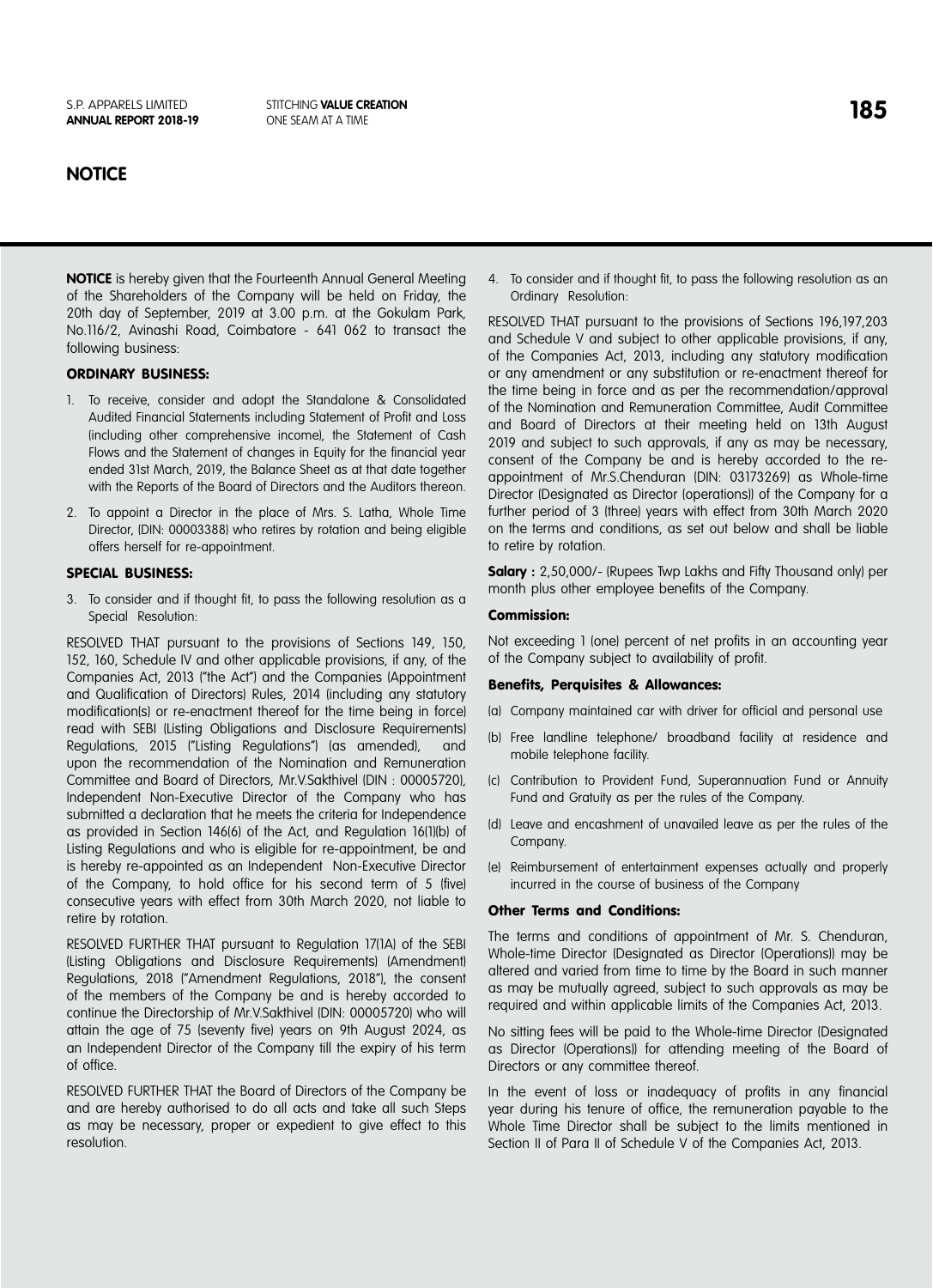### **NOTICE (CONTD.)**

5. To consider and if thought fit, to pass the following resolution as a Special Resolution:

RESOLVED THAT pursuant to Section 13 and 61 and all other applicable provisions if any of the Companies Act, 2013, (including any statutory modification(s) or re-enactment thereof, for the time being in force) the Authorised Share Capital of the Company of Rs.47,25,00,000/- (Rupees Forty Seven Crores Twenty Five Lakhs Only) divided into 2,72,50,000 (Two Crores Seventy Two Lakhs Fifty Thousand). Equity Shares of Rs.10/- (Rupees Ten only) each and 2,00,00,000 (Two Crores) Preference Shares of Rs.10/- (Rupees Ten only) each be and is hereby reclassified into 4,72,50,000 (Four Crores Seventy Two Lakhs Fifty Thousand) Equity hares of Rs.10/- (Rupees Ten only) each."

6. To consider and if thought fit, to pass the following resolution as a Special Resolution:

RESOLVED THAT, the present Clause V of the Memorandum of Association of the Company be deleted and the following new Clause V be substituted therefor:

V. The authorized share capital of the Company is Rs.47,25,00,000/- (Rupees Forty Seven Crores Twenty Five Lakhs Only) divided into 4,72,50,000 (Four Crores Seventy Two Lakhs Fifty Thousand) Equity Shares of Rs.10/- (Rupees Ten only) each with power to increase or reduce the capital of the Company and to reclassify or divide the shares in the capital for the time being into several classes and to attach thereto respectively such preferential, cumulative, convertible, redeemable, qualified with special rights, privileges, conditions or restrictions as may be determined by or in accordance with the provisions of the Articles of Association of the Company for the time being in force, and to vary, modify, enlarge or abrogate any such rights, privileges or conditions in such manner as may be permitted by the Companies Act, 2013 or provided by the Articles of Association of the Company or the legislative provisions for the time being in force.

### EXPLANATORY STATEMENT IN TERMS OF SECTION 102 OF THE COMPANIES ACT, 2013:

### ITEM NO. 3

Mr.V.Sakthivel (DIN : 00005720) was appointed as Independent Non-Executive Director of the Company by the Members at the Extra Ordinary Annual General Meeting held on 30th March 2015 to hold office for a term of five (5) consecutive years with effect from 30th March 2015.

Mr.V.Sakthivel shall be completing his first term of appointment upon completion of five years with effect from 30th March 2020, he is eligible for re-appointment for another term of five consecutive years subject to the approval of the members by way of passing a Special Resolution.

The Nomination and Remuneration Committee of the Board of Directors, on the basis of report of performance evaluation of Mr.V.Sakthivel has recommended his re-appointment as Independent Director for a second term of five (5) consecutive years, subject to the approval of Members, to hold office with effect from 30th March 2020. Further, the Board of Directors are of the opinion that the continued association of Mr.V.Sakthivel would be immensely beneficial to the Company.

Mr.V.Sakthivel is not disqualified from being appointed as Director in terms of Section 164 of the Act and not debarred from holding the office of Director by virtue of any SEBI order or any other such authority. He has given his consent to act as Director along with the declaration stating that he meet the criteria of independence as prescribed under the Companies Act,2013 and the SEBI (Listing Obligations and Disclosure Requirements) Regulations, 2015 ('the Listing Regulations').

In the opinion of the Board, Mr.V.Sakthivel fulfill the conditions specified under the Act read with the rules made thereunder and the Listing Regulations for his re-appointment as Independent Non-Executive Director of the Company and is independent of the management.

The Company has also received notice in writing from a member under Section 160 of the Act proposing the candidature of Mr.V.Sakthivel for the office of Independent Director of the Company.

Copy of the draft letter for appointment of Mr.V.Sakthivel as Independent Non-Executive Director setting out the terms and conditions would be available for inspection without any fee by the members at the Registered Office of the Company during usual business hours on any business day.

As per Regulation 17(1A) of the SEBI (Listing Obligations and Disclosure Requirements) (Amendment) Regulations, 2018, inter alia, provides that "no listed Company shall appoint a person or continue the directorship of any person as a nonexecutive director who has attained the age of 75 (seventy five) years unless it is approved by the members by passing a special resolution to that effect". Accordingly Mr. V.Sakthivel will attain the age of 75 years on 9th August, 2024, the board of the opinion that the contribution of Mr.V.Sakthivel as a chairman of the Audit Committee, with the vast experience and sound knowledge on accounts, audit, finance, taxation, internal control has played a significant role in the growth of the Company and the continued association of Mr.V Sakthivel would be immensely beneficial for the company and hence, continuation of his directorship beyond the age of 75 years requires the approval of members by way of a special resolution.

During the tenure of appointment of Mr.V.Sakthivel, he shall not be liable to retire by rotation as provided under Section 152(6) of the Companies Act, 2013.

Accordingly, the Board recommends Special Resolution in relation to eligibility and re-appointment of Mr.V.Sakthivel as Independent Director for another term of five (5) consecutive years, for approval by the shareholders of the Company.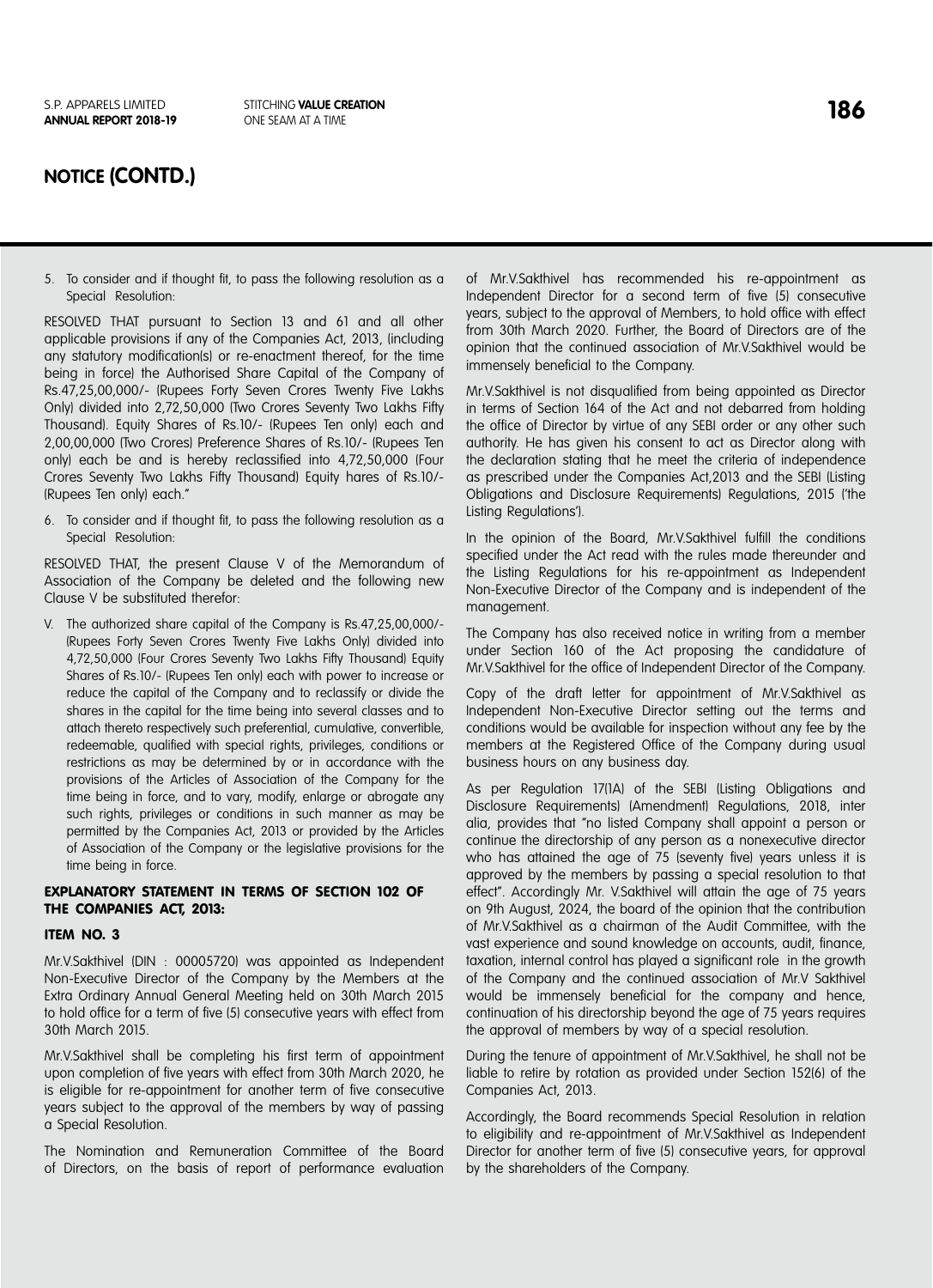## **NOTICE (CONTD.)**

The disclosures as required under Regulation 36 of Listing Regulations and Secretarial Standards 2 is furnished and forms a part of this Notice.

Except Mr.V.Sakthivel, the appointee Independent Director, none of the other Directors or Key Managerial Personnel of the Company or his relatives is concerned or interested, financially or otherwise, in the resolution for appointment as set out in item no.3 of this notice.

### Item No: 4

The Board of Directors of the Company at their meeting held on 13th August 2019 have re-appointed Mr.S.Chenduran (DIN: 03173269) Whole-time Director (Designated as as Director (Operations) of the Company for a further period of 3 years with effect from 30th March 2020 on such remuneration as recommended by the Nomination and Remuneration Committee as set out in the Resolution.

Mr.S.Chenduran (DIN: 03173269) is a dynamic professional with over 5 years of rich overseas & domestic experience in Profit Centre Operations, Strategic Planning & Management and Garment Operations.

The Nomination and Remuneration Committee and Audit Committee at their meeting(s) held on 13th August 2019 has approved and recommended his appointment.

Accordingly, the Board recommends Ordinary Resolution in relation to the re-appointment of Mr.S.Chenduran as Whole-time Director (Designated as Director (Operations) for another term of Three (3) years, for approval by the shareholders of the Company.

The disclosures as required under Regulation 36 of Listing Regulations and Secretarial Standards 2 is furnished and forms a part of this Notice.

Except Mr.S.Chenduran, the appointee Director and Mr.P.Sundararajan, Chairman and Managing Director and Mrs.S.Latha, Executive Director being the relatives of appointee Director, none of the other Directors or Key Managerial Personnel of the Company or his relatives is concerned or interested, financially or otherwise, in the resolution for appointment as set out in Item No. 4 of this notice.

### Item Nos: 5 & 6

The present Authorised Share Capital of the Company is Rs.47,25,00,000/- (Rupees Forty Seven Crores Twenty Five Lakhs Only) divided into 2,72,50,000 (Two Crores Seventy Two Lakhs Fifty Thousand) equity shares of Rs.10/- (Rupees Ten only) each and 2,00,00,000 (Two Crores) Preference Shares of Rs.10/- (Rupees Ten only) each. It is considered desirable, that the entire Preference Share Capital of the company be converted into Equity Shares to enable the company to raise additional capital.

Accordingly, 2,00,00,000 (Two Crores) Preference Shares of Rs.10/- (Rupees Ten only) each in the Authorized Capital is proposed to be reclassified into 2,00,00,000 (Two Crores) Equity Shares of Rs.10/- (Rupees Ten only) each.

On conversion, the Authorized Share Capital of the Company will be Rs.47,25,00,000/- (Rupees Forty Seven Crores Twenty Five Lakhs Only) divided into 4,72,50,000 (Four Crores Seventy Two Lakhs Fifty Thousand) equity shares of Rs.10/- (Rupees Ten only) each.

Further the Memorandum of Association will require alteration so as to reflect the conversion of the entire Redeemable Preference Shares into Equity Shares.

Hence special resolution(s) proposed in Item No.5 & 6 of the Notice is to alter Clause V of the Memorandum of Association.

The Board of Directors recommend the Resolutions in Item No.5 & 6 of the Notice for approval by the Members.

A copy of the Memorandum together with proposed alterations is available for inspection at the registered office of the company on any working day during the usual business hours.

None of the other Directors or Key Managerial Personnel of the Company or his relatives is concerned or interested, financially or otherwise, in the resolution(s) as set out in Item Nos. 5 & 6 of this notice.

### Statement of Disclosures pursuant to Schedule V to the Companies Act, 2013 in relation to Item No. 4 above:

### I. GENERAL INFORMATION

1. Nature of Industry

Garments Industry

2. Date or expected date of commencement of commercial production

The company was incorporated on 18th November 2005 and commenced commercial production subsequently in the same year.

3. In case of new companies, expected date of commencement of activities as per project approved by financial institutions appearing in the prospectus

Not Applicable

4. Financial performance based on given indicators

(Rs. in Million)

| <b>Particulars</b>                | 2018-19 | 2017-18 |  |
|-----------------------------------|---------|---------|--|
| Sales & other income              | 7815.56 | 6444.65 |  |
| Profit/ (Loss) before tax         | 1047.00 | 675.97  |  |
| Profit/ (Loss) after tax          | 697.71  | 420.12  |  |
| Paid-up equity capital            | 256.93  | 251.68  |  |
| Reserves and Surplus              | 4597.58 | 3773.23 |  |
| Basic Earnings per share (in Rs.) | 27.25   | 16.69   |  |

5. Foreign Investments or collaborations, if any.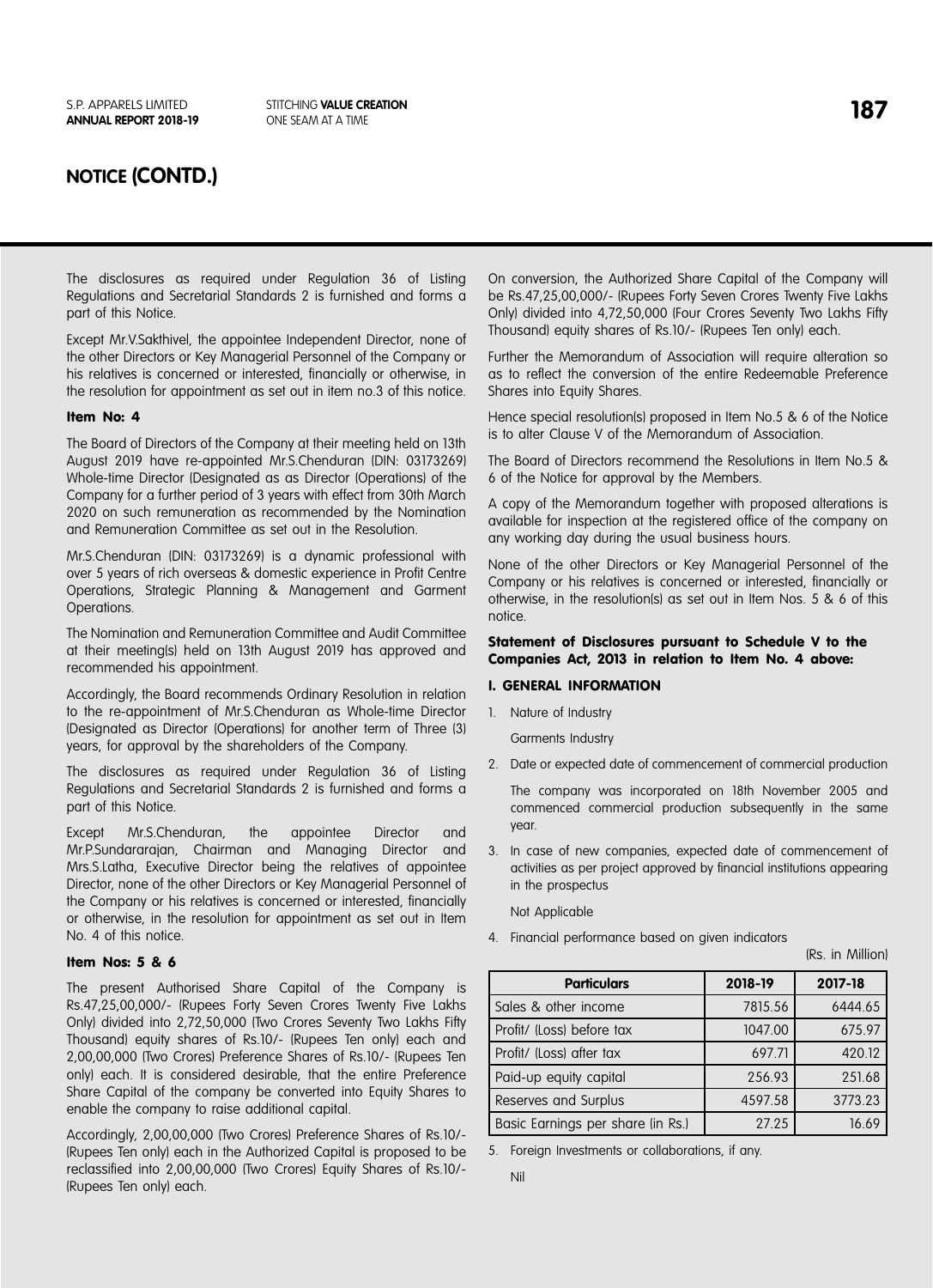## **NOTICE (CONTD.)**

### II. INFORMATION ABOUT THE APPOINTEE

1. Background details

Mr.S.Chenduran has been associated with the Company since 2015. He has a vast experience in Management of the Garments Industry.

2. Past remuneration

During the year 2018-19, Mr.S.Chenduran has received a remuneration of Rs.80,00,000/-.

3. Recognition or awards

Nil

4. Job profile and his suitability

Mr.S.Chenduran as Whole-time Director (Designated as Director (Operations)) of the Company shall be in-charge of the affairs of the Company and shall have substantial powers of management subject to the superintendence of the Board of directors of the Company. Mr.S.Chenduran is qualified M.Sc in Business and Management from the University of Strathclyde, United Kingdom and has been associated with the Company for the past 5 years. Considering his qualifications and experience he is best suitable for the job.

5. Remuneration proposed

Details of proposed remuneration have been disclosed in Item No. 4.

6. Comparative remuneration profile with respect to industry, size of the company, profile of the position and person (in case of expatriates the relevant details would be with respect to the country of thier origin)

Taking into consideration the size of the company, profile of Mr.S.Chenduran, responsibility shouldered by him and the industry standard, the remuneration paid is commensurate with the remuneration packages paid to Managerial Personnel in similar other companies.

7. Pecuniary relationship directly or indirectly with the company, or relationship with the managerial personnel, if any

Besides the remuneration being received, the Director (Operations) does not have any pecuniary relationship with the company. He is related to Mr.P.Sundararajan, Chairman and Managing Director and Mrs.S.Latha, Executive Director of the Company.

### III. OTHER INFORMATION

- 1. Reasons for loss or inadequate profits: The operations of the Company is presently results in profits.
- 2. Steps taken or proposed to be taken for improvement: During the year under review the Company has received good orders from various customers. The Company has taken effective cost control measures which would result in better profitability in the ensuing years.

Expected increase in productivity and profits in measurable terms: The Company is under the process of increasing the number of factories and capacity in the coming years.

### IV. DISCLOSURES

The following disclosures shall be mentioned in the Board of Directors' report under the heading "Corporate Governance", if any, attached to the financial statement.

All elements of remuneration package such as salary, benefits, bonuses, stock options, pension etc. of all the directors for the year 2018-19.

Disclosed in Corporate Governance Report attached.

(ii) Details of fixed component and performance linked incentives along with the performance criteria

Disclosed

(iii) Service contracts, notice period, severance fees

### Disclosed

(iv) Stock option details, if any, and whether the same has been issued at a discount as well as the period over which accrued and over which exercisable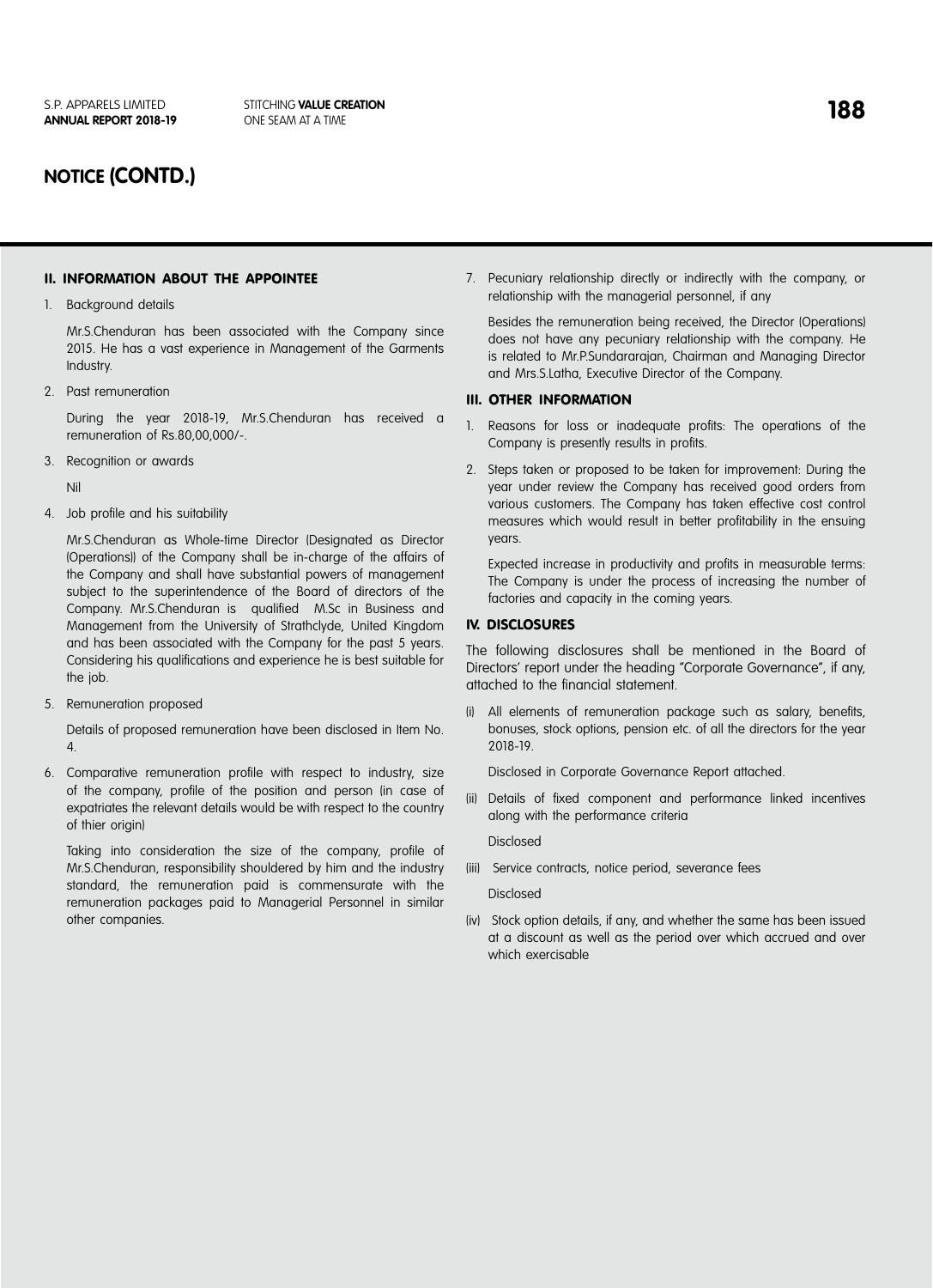# **NOTICE (CONTD.)** Annexure to the Notice

### **The Company has not issued any Stock option**

In terms of SEBI (Listing Obligations and Disclosure Requirements) Regulations, 2015, read with Secretarial Standards on General Meetings, brief profile of the Directors, who are proposed to be re-appointed, nature of their expertise in specific functional areas, other directorships and committee memberships, their shareholding and relationship with other Directors of the Company are given below:

| Name of the Directors                            | Mrs.S.Latha                                                                                                                                       | <b>Mr.V.Sakthivel</b>                                                               | Mr.S.Chenduran                                                                                                 |
|--------------------------------------------------|---------------------------------------------------------------------------------------------------------------------------------------------------|-------------------------------------------------------------------------------------|----------------------------------------------------------------------------------------------------------------|
| <b>DIN</b>                                       | 00003388                                                                                                                                          | 00005720                                                                            | 03173269                                                                                                       |
| Date of Birth/Age                                | 17/04/1964 / 55 years                                                                                                                             | 10/08/1949 / 71                                                                     | 18/03/1989 / 30                                                                                                |
| Nationality                                      | Indian                                                                                                                                            | Indian                                                                              | Indian                                                                                                         |
| Year of induction to the Board                   | 2006                                                                                                                                              | 2006                                                                                | 2015                                                                                                           |
| Qualification                                    | <b>Higher Secondary</b>                                                                                                                           | <b>Chartered Accountant</b>                                                         | M.Sc in Business and<br>Management from the<br>University of Strathclyde                                       |
| Expertise / Skills                               | Vast experience in Management &<br>Garments                                                                                                       | Vast experience in Garments                                                         | Vast experience in<br>Management & Garments                                                                    |
| Shareholding                                     | 30,24,509 Equity Shares                                                                                                                           | Nil                                                                                 | 25,712 Equity Shares                                                                                           |
| Relationship                                     | Related to Mr.P.Sundararajan,<br>Chairman & Managing Director and<br>Mr.S.Chenduran, Whole-time Director<br>(Designated as Director (operations)) | Not related to any other<br><b>Director</b>                                         | Related to Mr.P.Sundararajan,<br>Chairman & Managing<br>Director and Mrs.S.Latha,<br><b>Executive Director</b> |
| Terms of Appointment/<br>Re-appointment          | Liable to retire by rotation.                                                                                                                     | Re-appointed as Independent<br>Director for a period of 5<br>years w.e.f.30.03.2020 | Re-appointed as Director<br>(Operations) for a period of 3<br>years w.e.f.30.03.2020                           |
| Remuneration sought to be<br>paid                | Rs. 7.20 million and not more than<br>One percent commission on the net<br>Profit of the Accounting Year                                          | N.A.                                                                                | As per Agenda No.4 of the<br><b>Notice</b>                                                                     |
| Remuneration last drawn                          | Rs.12.20 Million                                                                                                                                  | Sitting Fees of Rs.1,20,000/-                                                       | Rs.8 Million                                                                                                   |
| No. of Board Meetings<br>attended                | 3 (Three)                                                                                                                                         | 3 (Three)                                                                           | 4 (Four)                                                                                                       |
| List of Directorships held in<br>other Companies | 1. Crocodile Products Pvt Ltd                                                                                                                     | 1. Crocodile Products Pvt. Ltd.,                                                    | 1. Poornam Enterprises Pvt Ltd<br>2. Crocodile Products Pvt. Ltd.,                                             |
| Other Companies Committee<br><b>Details</b>      |                                                                                                                                                   |                                                                                     |                                                                                                                |

By the order of the Board For **S.P.Apparels Limited,** 

Place: Avinashi Date: 13th August, 2019 **P.Sundararajan**

Chairman and Managing Director DIN: 00003380

NOTES:

**1. A Member entitled to attend and vote at the Annual General Meeting (the "meeting") is entitled to appoint a proxy to attend and vote on a poll instead of himself and the proxy need not be a Member of the Company.**

**The instrument appointing the proxy should, however, be deposited at the Registered Office of the Company not less than forty-eight hours before the commencement of the meeting. A proxy form for the Annual General Meeting is enclosed.** 

**A person can act as a proxy on behalf of Members not exceeding fifty and holding in the aggregate not more than ten percent of the total share capital of the Company carrying voting rights. A Member holding more than ten percent of the total share capital of the Company carrying voting rights may appoint a single person as proxy and such person shall not act as a proxy for any other person or shareholder.**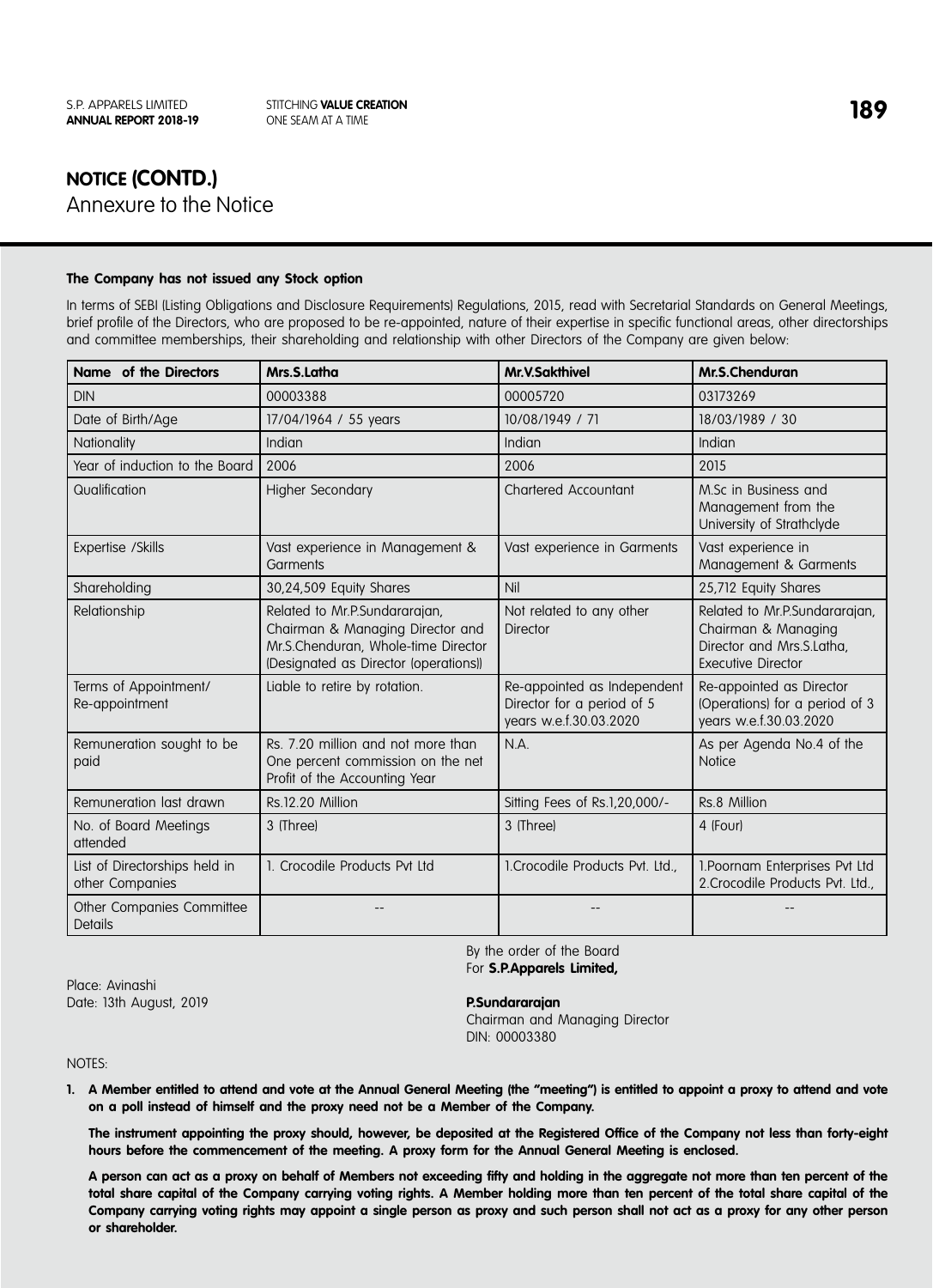- 2. Members may note that M/s. ASA & Associates LLP, (Firm Registration No. 009571N/N500006) Chartered Accountants, Chennai, the Statutory Auditors of the Company were appointed by the Shareholders at their Annual General Meeting (AGM) held on 11th August, 2017, to hold office for a period of 5 years till the conclusion of AGM to be held during the year 2022, subject to ratification by the shareholders at every AGM. However, the Ministry of Corporate Affairs vide notification dated 7th May 2018 has amended Section 139 of the Companies Act, 2013 by omitting the requirement of seeking ratification of the members for appointment of statutory auditors at every AGM. Accordingly, the original resolution appointing the Statutory Auditors passed by the Shareholders at their AGM held on 11th August, 2017 was amended vide an ordinary resolution approved by the Shareholders at their 13th AGM held on 17th September 2018 and omitted the requirement for ratification of the appointment of statutory auditors by the shareholders at every AGM. Hence, no resolution is being proposed for ratification of appointment of Statutory Auditors at this 14th Annual General Meeting.
- 3. Corporate Members intending to send their authorized representatives to attend the Meeting are requested to send to the Company a certified copy of the Board resolution authorizing their representative to attend and vote on their behalf at the Meeting.
- 4. Members / Proxies should bring the attendance slips duly filled and signed for attending the meeting.
- 5. Details under Regulation 36 of SEBI (Listing Obligations and Disclosure Requirements) Regulations, 2015 and Secretarial Standards issued by ICSI in respect of the Director seeking reappointment at the Annual General Meeting is furnished and forms part of the Notice.
- 6. Pursuant to the provisions of Section 91 of the Companies Act, 2013, the Register of Members and share transfer books of the Company will remain closed from Saturday, the 14th September, 2019 to Friday, the 20th September, 2019 (both days inclusive) for determining the names of the Members eligible for dividend on equity shares, if declared at the meeting.
- 7. Members holding shares in electronic form are hereby informed that bank particulars registered against their depository accounts will be used by the Company for payment of dividend. The Company or the Registrars cannot act on any request received directly from the Members holding shares in electronic form for any such change in bank particulars or bank mandates. Such changes are to be advised only to the Depository Participant by the Members. Members holding shares in physical form and desirous of registering bank particulars against their respective folios for payment of dividend, are requested to write to the registrar and share transfer agent of the company.
- 8. Members holding shares in physical form are requested to notify immediately any change in their address along with respective address proof and Bank particulars to the Company or its

Registrars & Share Transfer Agents and in case their shares are held in dematerialized form, this information should be passed on directly to their respective Depository Participants and not to the Company / Registrars & Share Transfer Agents.

- 9. Securities and Exchange Board of India has mandated that the transfer of securities held in physical form, except in case of transmission or transposition, shall not be processed by the listed entities / Registrars and Share Transfer Agents with effect from 1st April 2019. Therefore, members holding share(s) in physical form are requested to immediately dematerialize their shareholding in the Company. Necessary prior intimation in this regard was provided to the shareholders.
- 10. Members desirous and requiring any information on the accounts or operations of the Company are requested to forward his / her queries to the Company atleast seven working days prior to the meeting, so that the required information may be made available at the meeting.
- 11. The Securities and Exchange Board of India (SEBI) has mandated the submission of Permanent Account Number (PAN) by every participant in securities market. Members holding shares in electronic form are, therefore, requested to submit their PAN to their Depository Participants with whom they are maintaining their demat accounts.
- 12. Members are requested to register / update their Email address in respect of shares held in dematerialized form with their respective Depository Participants.
- 13. In case of joint holders attending the Meeting, only such joint holder who is higher in the order of names will be entitled to vote.
- 14. Electronic copy of the Annual Report for 2019, the Notice of the 14th Annual General Meeting of the Company and instructions for e-voting, along with the Attendance Slip and Proxy Form, are being sent to all the Members whose email IDs are registered with the Company / Depository Participants(s) for communication purposes unless any Member has requested for a hard copy of the same. For Members who have not registered their email address, physical copies of the Annual Report for 2019 is being sent in the permitted mode.
- 15. Members are requested to note that the venue of the 14th Annual General Meeting is at Gokulam Park, No. 116/2, Avinashi Road, Coimbatore - 641 062 and route map containing the complete particulars of the venue is printed to this Notice.
- 16. Members may also note that the Notice of 14th Annual General Meeting and the Annual Report 2018-19 will be available on the Company's website at http://www.spapparels.com
- 17. Pursuant to Section 72 of the Act, members holding shares in physical form are advised to file Nomination in the prescribed SH-13 with the Company's RTA. In respect of shares held in electronic / demat form, the members may please contact their respective participant.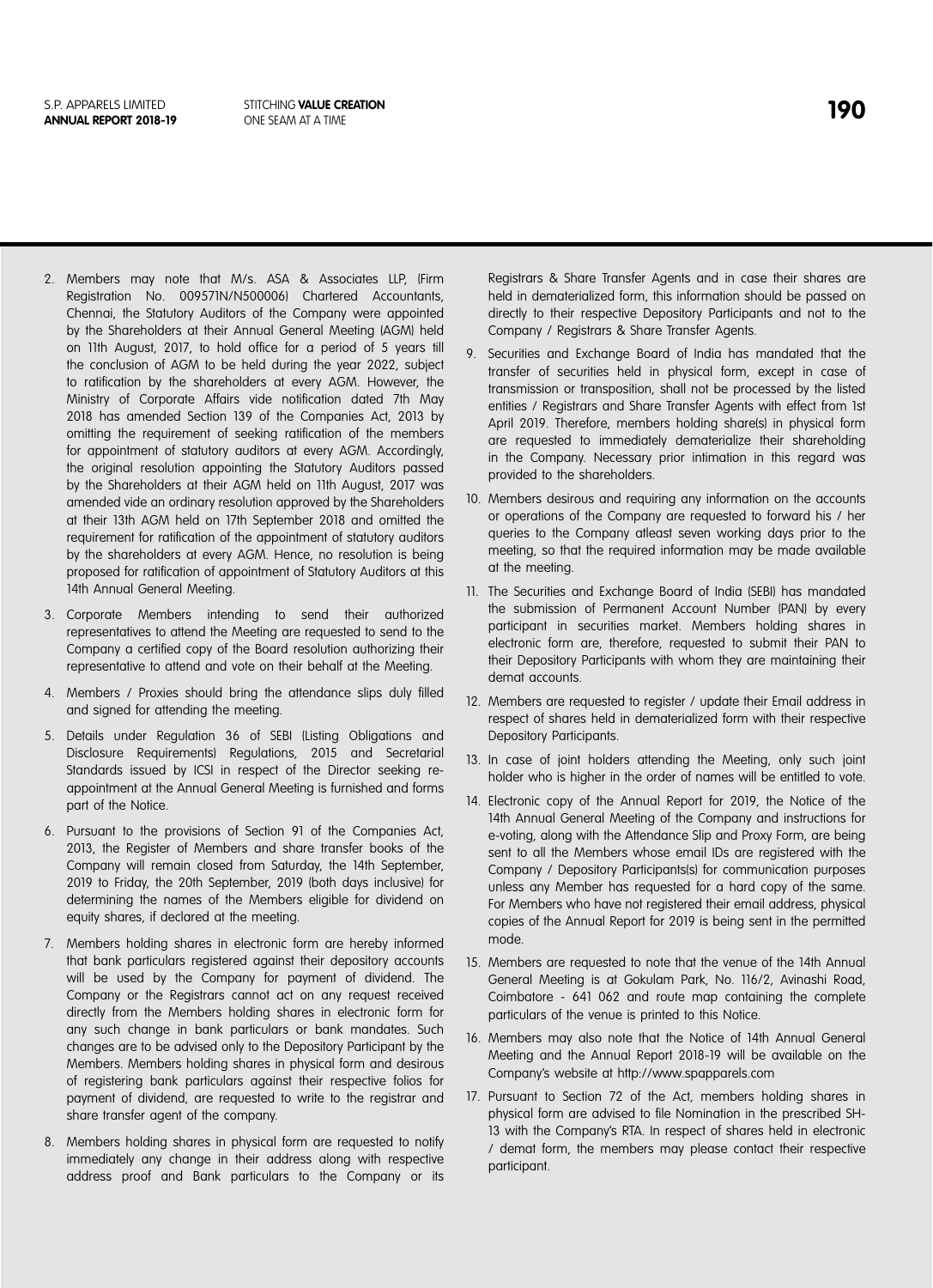Votes cast by members who hold shares on cutoff date viz 13th September, 2019 alone will be counted.

#### 18. **Voting through electronic means:**

In compliance with Section 108 of the Companies Act 2013 read with Rule 20 of the Companies (Management and Administration) Rules, 2014 as amended by the Companies (Management and Administration) Amendment Rules, 2015 and Regulation 44 of the SEBI (Listing Obligations and Disclosure Requirements) Regulations 2015, the Company is pleased to provide facility of Remote E-voting to all its Members, to enable them to cast their votes on all resolutions set forth in this Notice electronically and the business mentioned in the Notice may be transacted through e-voting. The Company has engaged the services of Link Intime India Private Limited for the purpose of providing Remote E-voting facility to all its Members.

The facility for voting, through polling paper shall also be made available at the venue of the meeting and members attending the meeting who have not already cast their vote by remote voting may exercise their vote through polling paper at the meeting.

The members who have cast their vote by remote e-voting may also attend the meeting but shall not be entitled to cast their vote again. If a member cast votes through remote e-voting and also at the AGM, then voting done through remote e-voting shall prevail and voting done at AGM shall be treated as invalid.

Any person who acquires shares of the company and becomes member of the Company after despatch of Annual general Meeting Notice and holding shares as of cut off date ie.9th August, 2019, may refer to this notice of Annual General Meeting of the Company, posted on the Company's website: http://www.s-p-apparels.com/ investors/shares/ for detailed procedure with regard to remote e-voting. Any person who ceases to be a member of the Company on the cut-off date and is in receipt of this notice, shall treat this notice for information purpose only.

#### I. Instructions for shareholders to vote electronically:

The voting period begins on 17th September 2019 at 9.00 AM and ends on 19th September 2019 at 5.00 PM. During this period shareholders of the Company, holding shares either in physical form or in dematerialized form, as on the cut off date of 13th September, 2019, may cast their vote electronically. The e-voting shall be disabled by LIIPL for voting thereafter.

### Log-in to e-Voting website of Link Intime India Private Limited (LIIPL).

- i. Visit the e-voting system of LIIPL. Open web browser by typing the following URL: https://instavote.linkintime.co.in.
- ii. Click on "Login" tab, available under 'Shareholders' section.
- iii. Enter your User ID, password and image verification code (CAPTCHA) as shown on the screen and click on "SUBMIT".

iv. Your User ID details are given below:

- a) Shareholders holding shares in demat account with NSDL: Your User ID is 8 Character DP ID followed by 8 Digit Client ID.
- b) Shareholders holding shares in demat account with CDSL: Your User ID is 16 Digit Beneficiary ID.
- c) Shareholders holding shares in Physical Form (i.e. Share Certificate): Your User ID is Event No + Folio Number registered with the Company.
- v. Your Password details are given below:

If you are using e-Voting system of LIIPL: https://instavote.linkintime. co.in for the first time or if you are holding shares in physical form, you need to follow the steps given below:

Click on "Sign Up" tab available under 'Shareholders' section register your details and set the password of your choice and confirm (The password should contain minimum 8 characters, at least one special character, at least one numeral, at least one alphabet and at least one capital letter).

|                          | For Shareholders holding shares in Demat<br>Form or Physical Form                                                                                                                                                                                                                                              |  |
|--------------------------|----------------------------------------------------------------------------------------------------------------------------------------------------------------------------------------------------------------------------------------------------------------------------------------------------------------|--|
| <b>PAN</b>               | Enter your 10 digit alpha-numeric PAN issued<br>by Income Tax Department (applicable for<br>both demat shareholders as well as physical<br>shareholders).                                                                                                                                                      |  |
|                          | Members who have not updated<br>their PAN with depository Participant or in<br>the company record are requested to use<br>the sequence number which is printed on<br>Attendance Slip indicated in the PAN Field.                                                                                               |  |
| DOB/DOI                  | Enter the DOB (Date of Birth)/ DOI as recorded<br>with depository participant or in the company<br>record for the said demat account or folio<br>number in dd/mm/yyyy format.                                                                                                                                  |  |
| Dividend Bank<br>Details | Enter the Dividend Bank Details as recorded in<br>your demat account or in the company records<br>for the said demat account or folio number.                                                                                                                                                                  |  |
|                          | Please enter the DOB/<br><b>DOI</b><br>$\alpha$<br>Dividend Bank Details in order to register. If<br>the above mentioned details are not recorded<br>with the depository participants or company,<br>please enter Folio number in the Dividend<br>Bank Details field as mentioned in instruction<br>$(iv-c)$ . |  |

If you are holding shares in demat form and had registered on to e-Voting system of LIIPL: **https://instavote.linkintime.co.in**, and/or voted on an earlier voting of any company then you can use your existing password to login.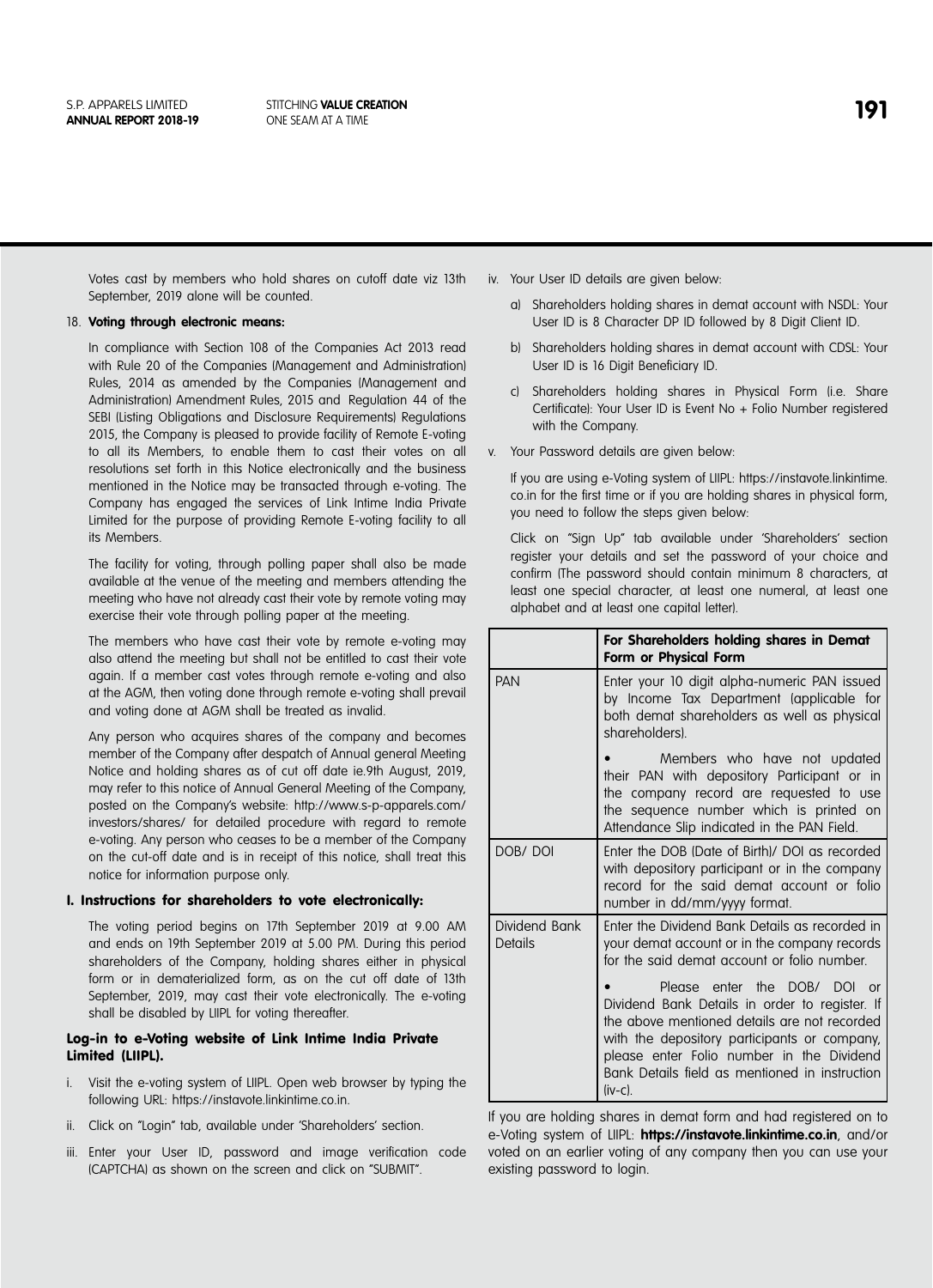If Shareholders holding shares in Demat Form or Physical Form have forgotten password:

- a. Enter User ID, select Mode and Enter Image Verification code (CAPTCHA). Click on "SUBMIT".
- b. In case shareholder is having valid email address, Password will be sent to the shareholders registered e-mail address. Else, shareholder can set the password of his/her choice by providing the information about the particulars of the Security Question & Answer, PAN, DOB/ DOI, Dividend Bank Details etc. and confirm. (The password should contain minimum 8 characters, at least one special character, at least one numeral, at least one alphabet and at least one capital letter)

**NOTE:** The password is to be used by demat shareholders for voting on the resolutions placed by the company in which they are a shareholder and eligible to vote, provided that the company opts for e-voting platform of LIIPL.

For shareholders holding shares in physical form, the details can be used only for voting on the resolutions contained in this Notice.

It is strongly recommended not to share your password with any other person and take utmost care to keep your password confidential.

### Cast your vote electronically

- i. After successful login, you will be able to see the notification for e-voting on the home page of INSTA Vote. Select/ View "Event No" of the company, you choose to vote.
- ii. On the voting page, you will see "Resolution Description" and against the same the option "Favour/ Against" for voting.
- iii. Cast your vote by selecting appropriate option i.e. Favour/Against as desired.
- iv. Enter the number of shares (which represents no. of votes) as on the cut-off date under 'Favour/Against'. You may also choose the option 'Abstain' and the shares held will not be counted under 'Favour/Against'.
- v. If you wish to view the entire Resolution details, click on the 'View Resolutions' File Link.
- vi. After selecting the appropriate option i.e. Favour/Against as desired and you have decided to vote, click on "SUBMIT". A confirmation box will be displayed. If you wish to confirm your vote, click on "YES", else to change your vote, click on "NO" and accordingly modify your vote.
- vii. Once you confirm your vote on the resolution, you will not be allowed to modify or change your vote subsequently.

viii. You can also take the printout of the votes cast by you by clicking on "Print" option on the Voting page.

#### II General Guidelines for shareholders:

• Institutional shareholders (i.e. other than Individuals, HUF, NRI etc.) and Custodian are required to log on to e-Voting system of LIIPL: https://instavote.linkintime.co.in and register themselves as 'Custodian / Mutual Fund / Corporate Body'.

They are also required to upload a scanned certified true copy of the board resolution /authority letter/power of attorney etc. together with attested specimen signature of the duly authorised representative(s) in PDF format in the 'Custodian / Mutual Fund / Corporate Body' login for the Scrutinizer to verify the same.

- During the voting period, shareholders can login any number of time till they have voted on the resolution(s) for a particular "Event".
- Shareholders holding multiple folios/demat account shall choose the voting process separately for each of the folios/demat account.

#### III Queries in relation to E-voting

In case the shareholders have any queries or issues regarding e-voting, please refer the Frequently Asked Questions ("FAQs") and Instavote e-Voting manual available at https://instavote.linkintime. co.in, under Help section or write an email to enotices@linkintime. co.in or Call us:-Tel : 022 - 49186000.

- IV. The Voting rights of the shareholders shall be in proportion to their shares of the paid up equity capital of the Company as on the cut-off date (record date) ie. 13th September, 2019
- V. Mr.M.D.Selvaraj, FCS of MDS & Associates, Company Secretaries, Coimbatore has been appointed as the Scrutinizer to scrutinize the e-voting process in a fair and transparent manner.
- VI. The Scrutinizer shall immediately after the conclusion of the Annual General Meeting, first count the votes cast at the meeting and thereafter unblock the votes cast through remote e-voting in the presence of atleast two (2) witnesses not in the employment of the Company and make a Scrutinizer's Report of the votes cast in favour or against, if any, forthwith to the Chairman of the Company.
- VII. The Results shall be declared within 2 days of the conclusion of the Annual General Meeting. The results declared along with the Consolidated Scrutinizer's Report shall be placed on the Company's website http://www.spapparels.com and on the website of LIIPL and communicated to the Stock Exchanges where the Company's shares are listed.

Place: Avinashi **P.Sundararajan**

For **S.P.Apparels Limited,**  Date: 13th August, 2019 Chairman and Managing Director DIN: 00003380

By the order of the Board